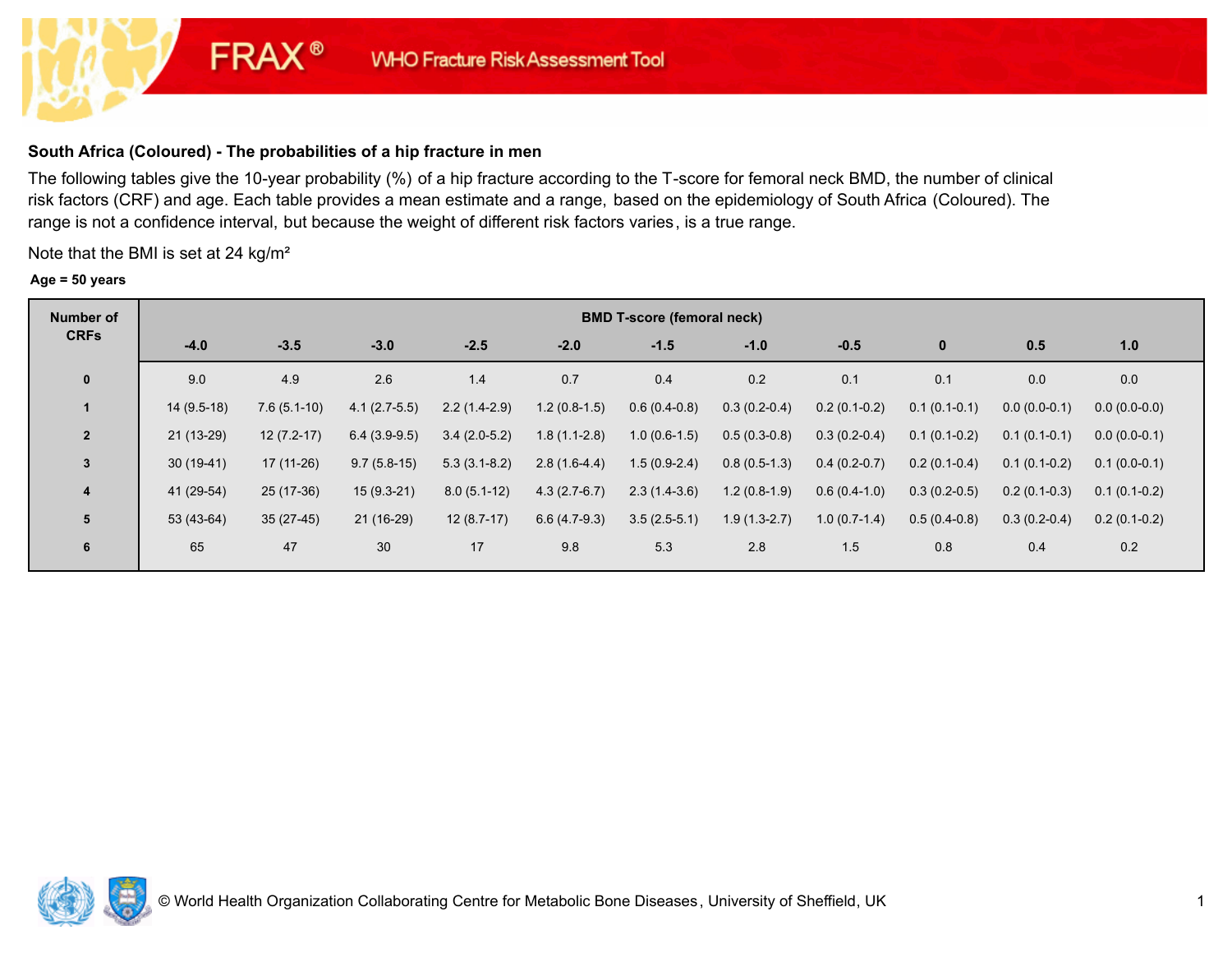# **Age = 55 years**

**FRAX®** 

| Number of      |             |               |                |                |                | <b>BMD T-score (femoral neck)</b> |                |                |                |                |                |
|----------------|-------------|---------------|----------------|----------------|----------------|-----------------------------------|----------------|----------------|----------------|----------------|----------------|
| <b>CRFs</b>    | $-4.0$      | $-3.5$        | $-3.0$         | $-2.5$         | $-2.0$         | $-1.5$                            | $-1.0$         | $-0.5$         | $\bf{0}$       | 0.5            | 1.0            |
| $\mathbf 0$    | 9.7         | 5.5           | 3.1            | 1.7            | 0.9            | 0.5                               | 0.3            | 0.2            | 0.1            | 0.1            | 0.0            |
|                | $15(10-18)$ | $8.4(5.8-10)$ | $4.7(3.2-5.9)$ | $2.6(1.8-3.3)$ | $1.4(1.0-1.8)$ | $0.8(0.5-1.0)$                    | $0.4(0.3-0.6)$ | $0.2(0.2-0.3)$ | $0.1(0.1-0.2)$ | $0.1(0.1-0.1)$ | $0.0(0.0-0.1)$ |
| $\overline{2}$ | 21 (14-29)  | $12(8.1-17)$  | $7.1(4.5-10)$  | $4.0(2.5-5.7)$ | $2.2(1.4-3.2)$ | $1.2(0.8-1.8)$                    | $0.7(0.4-1.0)$ | $0.4(0.2-0.5)$ | $0.2(0.1-0.3)$ | $0.1(0.1-0.2)$ | $0.1(0.0-0.1)$ |
| $\mathbf{3}$   | $30(21-40)$ | $18(12-25)$   | $11(6.8-15)$   | $6.0(3.8-8.8)$ | $3.4(2.1-5.0)$ | $1.9(1.2-2.8)$                    | $1.0(0.6-1.5)$ | $0.6(0.4-0.9)$ | $0.3(0.2-0.5)$ | $0.2(0.1-0.3)$ | $0.1(0.1-0.2)$ |
| $\overline{4}$ | 40 (30-51)  | 26 (18-35)    | $15(11-22)$    | $9.0(6.0-13)$  | $5.1(3.4-7.5)$ | $2.8(1.9-4.2)$                    | $1.6(1.0-2.4)$ | $0.9(0.6-1.3)$ | $0.5(0.3-0.7)$ | $0.3(0.2-0.4)$ | $0.2(0.1-0.2)$ |
| 5              | $51(43-61)$ | $35(28-45)$   | 22 (17-29)     | $13(10-18)$    | $7.5(5.8-10)$  | $4.2(3.2-5.9)$                    | $2.4(1.8-3.3)$ | $1.3(1.0-1.8)$ | $0.7(0.6-1.0)$ | $0.4(0.3-0.6)$ | $0.2(0.2-0.3)$ |
| 6              | 62          | 46            | 30             | 19             | 11             | 6.2                               | 3.5            | 1.9            | 1.1            | 0.6            | 0.4            |

## **Age = 60 years**

| Number of      |              |                |                |                |                | <b>BMD T-score (femoral neck)</b> |                |                |                |                |                |
|----------------|--------------|----------------|----------------|----------------|----------------|-----------------------------------|----------------|----------------|----------------|----------------|----------------|
| <b>CRFs</b>    | $-4.0$       | $-3.5$         | $-3.0$         | $-2.5$         | $-2.0$         | $-1.5$                            | $-1.0$         | $-0.5$         | $\bf{0}$       | 0.5            | 1.0            |
| $\mathbf 0$    | 9.3          | 5.6            | 3.3            | 1.9            | 1.1            | 0.7                               | 0.4            | 0.2            | 0.1            | 0.1            | 0.1            |
|                | $14(9.8-16)$ | $8.3(5.9-9.9)$ | $5.0(3.5-5.9)$ | $2.9(2.0-3.5)$ | $1.7(1.2-2.1)$ | $1.0(0.7-1.2)$                    | $0.6(0.4-0.7)$ | $0.3(0.2-0.4)$ | $0.2(0.1-0.3)$ | $0.1(0.1-0.2)$ | $0.1(0.1-0.1)$ |
| $\overline{2}$ | 19 (14-25)   | $12(8.2-16)$   | $7.3(4.9-9.8)$ | $4.4(2.9-5.9)$ | $2.6(1.7-3.5)$ | $1.5(1.0-2.1)$                    | $0.9(0.6-1.2)$ | $0.5(0.3-0.7)$ | $0.3(0.2-0.4)$ | $0.2(0.1-0.3)$ | $0.1(0.1-0.2)$ |
| $\mathbf{3}$   | $27(20-35)$  | $17(12-23)$    | $11(7.4-14)$   | $6.4(4.4-8.9)$ | $3.8(2.6-5.3)$ | $2.3(1.5-3.2)$                    | $1.3(0.9-1.9)$ | $0.8(0.5-1.1)$ | $0.5(0.3-0.7)$ | $0.3(0.2-0.4)$ | $0.2(0.1-0.3)$ |
| $\overline{4}$ | $35(28-44)$  | 24 (18-31)     | $15(11-21)$    | $9.3(6.7-13)$  | $5.6(4.0-8.0)$ | $3.3(2.4-4.8)$                    | $2.0(1.4-2.9)$ | $1.2(0.8-1.7)$ | $0.7(0.5-1.0)$ | $0.4(0.3-0.6)$ | $0.3(0.2-0.4)$ |
| 5              | 45 (39-54)   | $32(27-40)$    | $21(18-27)$    | $13(11-18)$    | $8.1(6.6-11)$  | $4.9(4.0-6.7)$                    | $2.9(2.4-4.0)$ | $1.7(1.4-2.4)$ | $1.0(0.8-1.5)$ | $0.6(0.5-0.9)$ | $0.4(0.3-0.5)$ |
| 6              | 55           | 41             | 29             | 19             | 12             | 7.1                               | 4.2            | 2.5            | 1.5            | 0.9            | 0.6            |

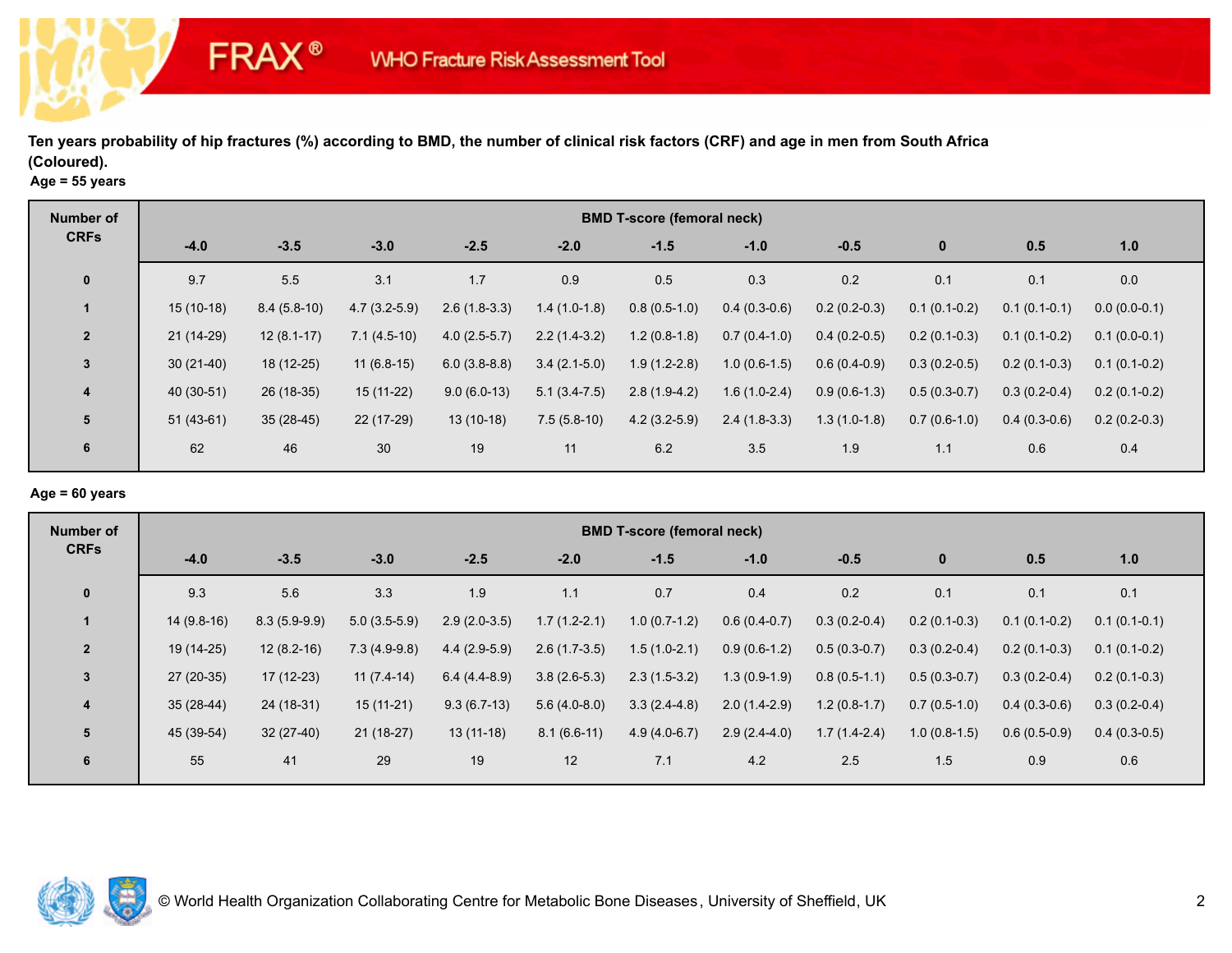# **Age = 65 years**

**FRAX®** 

| Number of      |              | <b>BMD T-score (femoral neck)</b> |                |                |                |                |                |                |                |                |                |  |  |  |  |
|----------------|--------------|-----------------------------------|----------------|----------------|----------------|----------------|----------------|----------------|----------------|----------------|----------------|--|--|--|--|
| <b>CRFs</b>    | $-4.0$       | $-3.5$                            | $-3.0$         | $-2.5$         | $-2.0$         | $-1.5$         | $-1.0$         | $-0.5$         | $\bf{0}$       | 0.5            | 1.0            |  |  |  |  |
| $\mathbf 0$    | 8.5          | 5.4                               | 3.4            | 2.1            | 1.3            | 0.8            | 0.5            | 0.3            | 0.2            | 0.1            | 0.1            |  |  |  |  |
|                | $12(8.9-14)$ | $7.8(5.6-8.8)$                    | $4.9(3.5-5.6)$ | $3.1(2.2-3.5)$ | $1.9(1.4-2.2)$ | $1.2(0.9-1.4)$ | $0.7(0.5-0.9)$ | $0.5(0.3-0.5)$ | $0.3(0.2-0.3)$ | $0.2(0.1-0.2)$ | $0.1(0.1-0.1)$ |  |  |  |  |
| $\overline{2}$ | $17(12-21)$  | $11(7.9-14)$                      | $7.1(5.0-9.1)$ | $4.5(3.1-5.8)$ | $2.8(2.0-3.6)$ | $1.8(1.2-2.3)$ | $1.1(0.8-1.4)$ | $0.7(0.5-0.9)$ | $0.4(0.3-0.6)$ | $0.3(0.2-0.4)$ | $0.2(0.1-0.2)$ |  |  |  |  |
| $\mathbf{3}$   | 23 (18-29)   | $15(12-20)$                       | $10(7.4-13)$   | $6.5(4.7-8.6)$ | $4.1(3.0-5.5)$ | $2.6(1.8-3.5)$ | $1.6(1.1-2.2)$ | $1.0(0.7-1.4)$ | $0.6(0.5-0.9)$ | $0.4(0.3-0.6)$ | $0.3(0.2-0.4)$ |  |  |  |  |
| $\overline{4}$ | $30(25-38)$  | $21(17-27)$                       | 14 (11-19)     | $9.2(7.1-12)$  | $5.9(4.5-8.0)$ | $3.7(2.8-5.1)$ | $2.3(1.8-3.2)$ | $1.5(1.1-2.1)$ | $1.0(0.7-1.3)$ | $0.6(0.5-0.9)$ | $0.4(0.3-0.6)$ |  |  |  |  |
| 5              | 39 (35-46)   | 28 (25-35)                        | 19 (17-25)     | $13(11-17)$    | $8.3(7.2-11)$  | $5.3(4.6-7.2)$ | $3.4(2.9-4.6)$ | $2.1(1.8-2.9)$ | $1.4(1.2-1.9)$ | $0.9(0.8-1.2)$ | $0.6(0.5-0.8)$ |  |  |  |  |
| 6              | 48           | 36                                | 26             | 18             | 12             | 7.5            | 4.8            | 3.1            | 2.0            | 1.3            | 0.8            |  |  |  |  |

## **Age = 70 years**

| <b>Number of</b>        |              |                |                |                |                | <b>BMD T-score (femoral neck)</b> |                |                |                |                |                |
|-------------------------|--------------|----------------|----------------|----------------|----------------|-----------------------------------|----------------|----------------|----------------|----------------|----------------|
| <b>CRFs</b>             | $-4.0$       | $-3.5$         | $-3.0$         | $-2.5$         | $-2.0$         | $-1.5$                            | $-1.0$         | $-0.5$         | $\bf{0}$       | 0.5            | 1.0            |
| $\mathbf{0}$            | 7.1          | 4.8            | 3.2            | 2.1            | 1.4            | 0.9                               | 0.6            | 0.4            | 0.3            | 0.2            | 0.1            |
|                         | $11(9.9-14)$ | $7.5(6.7-9.8)$ | $5.1(4.5-6.6)$ | $3.4(3.0-4.4)$ | $2.2(2.0-2.9)$ | $1.5(1.3-1.9)$                    | $1.0(0.8-1.3)$ | $0.6(0.6-0.9)$ | $0.4(0.4-0.6)$ | $0.3(0.3-0.4)$ | $0.2(0.2-0.3)$ |
| $\overline{2}$          | $17(14-21)$  | $12(9.5-15)$   | $8.0(6.5-10)$  | $5.4(4.3-7.1)$ | $3.6(2.9-4.7)$ | $2.4(1.9-3.2)$                    | $1.6(1.3-2.1)$ | $1.1(0.9-1.4)$ | $0.7(0.6-1.0)$ | $0.5(0.4-0.7)$ | $0.3(0.3-0.4)$ |
| $\mathbf{3}$            | $25(20-30)$  | 18 (14-22)     | $12(9.6-15)$   | $8.4(6.5-11)$  | $5.7(4.4-7.2)$ | $3.8(2.9-4.8)$                    | $2.5(1.9-3.2)$ | $1.7(1.3-2.2)$ | $1.2(0.9-1.5)$ | $0.8(0.6-1.0)$ | $0.5(0.4-0.7)$ |
| $\overline{\mathbf{4}}$ | 34 (28-40)   | 26 (20-30)     | 18 (14-22)     | $13(9.8-16)$   | $8.8(6.6-11)$  | $6.0(4.5-7.2)$                    | $4.0(3.0-4.9)$ | $2.7(2.0-3.3)$ | $1.9(1.4-2.3)$ | $1.3(0.9-1.5)$ | $0.9(0.6-1.0)$ |
| 5                       | 45 (37-49)   | $35(28-39)$    | 26 (21-29)     | 19 (15-21)     | $13(10-15)$    | $9.2(6.9-10)$                     | $6.2(4.7-6.9)$ | $4.3(3.2-4.8)$ | $2.9(2.2-3.3)$ | $2.0(1.5-2.3)$ | $1.4(1.0-1.6)$ |
| 6                       | 56           | 46             | 36             | 27             | 20             | 14                                | 9.6            | 6.7            | 4.6            | 3.2            | 2.2            |

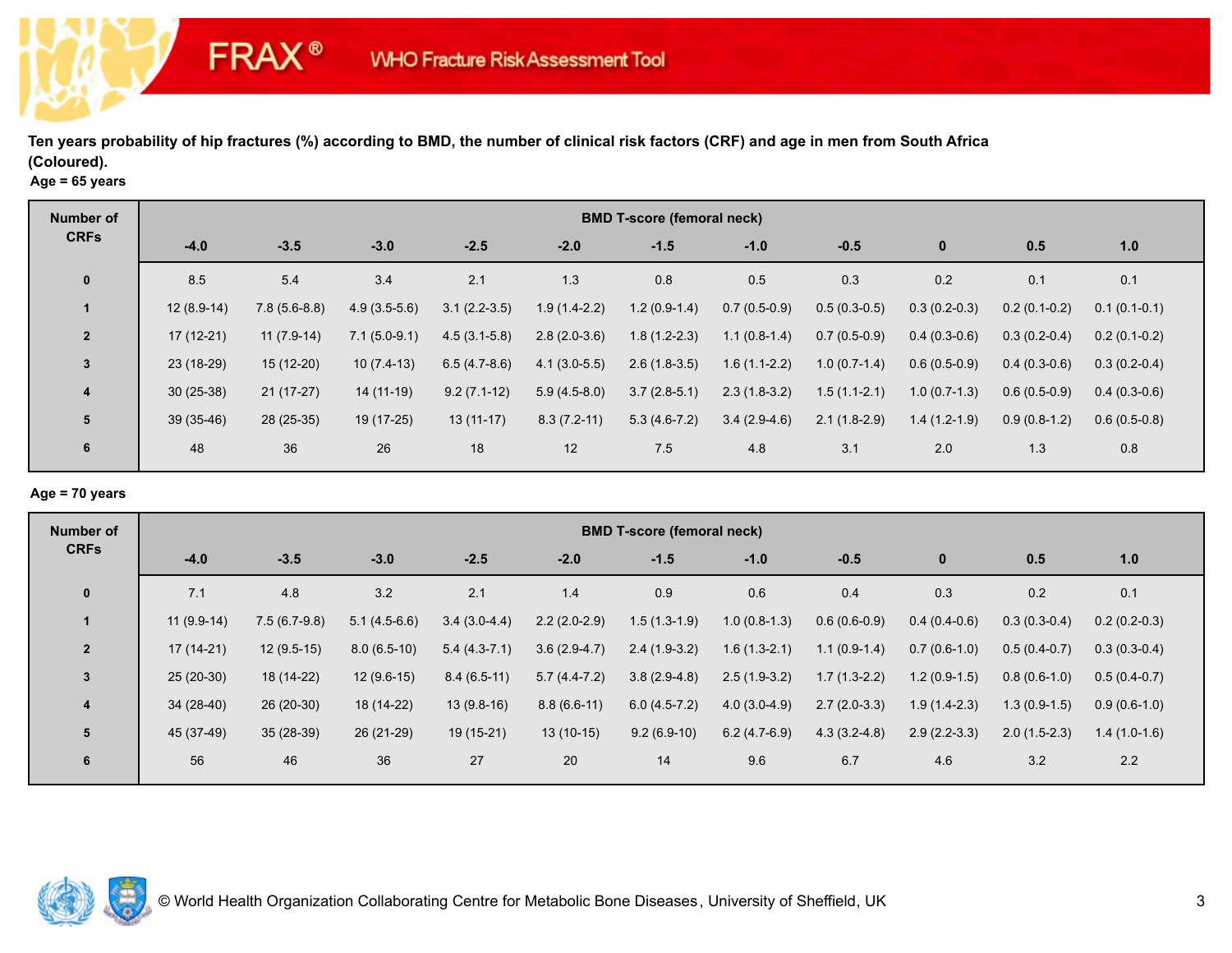# **Age = 75 years**

**FRAX®** 

| <b>Number of</b> |              |               |                |                |                | <b>BMD T-score (femoral neck)</b> |                  |                |                |                |                |
|------------------|--------------|---------------|----------------|----------------|----------------|-----------------------------------|------------------|----------------|----------------|----------------|----------------|
| <b>CRFs</b>      | $-4.0$       | $-3.5$        | $-3.0$         | $-2.5$         | $-2.0$         | $-1.5$                            | $-1.0$           | $-0.5$         | $\bf{0}$       | 0.5            | 1.0            |
| $\mathbf 0$      | 6.1          | 4.3           | 3.0            | 2.1            | 1.5            | 1.0                               | 0.7              | 0.5            | 0.4            | 0.3            | 0.2            |
|                  | $11(8.4-23)$ | $8.0(6.0-17)$ | $5.7(4.3-12)$  | $4.0(3.0-8.8)$ | $2.8(2.1-6.2)$ | $2.0(1.5-4.4)$                    | $1.4(1.0-3.1)$   | $1.0(0.7-2.2)$ | $0.7(0.5-1.6)$ | $0.5(0.4-1.1)$ | $0.4(0.3-0.8)$ |
| $\overline{2}$   | $18(12-31)$  | 14 (8.3-24)   | $10.0(6.0-18)$ | $7.2(4.2-13)$  | $5.1(3.0-9.6)$ | $3.6(2.1-6.9)$                    | $2.5(1.4-4.9)$   | $1.8(1.0-3.5)$ | $1.3(0.7-2.5)$ | $0.9(0.5-1.8)$ | $0.7(0.4-1.3)$ |
| 3                | $28(16-41)$  | $22(12-33)$   | $16(8.3-25)$   | $12(6.0-19)$   | $8.7(4.2-14)$  | $6.2(3.0-10)$                     | $4.4(2.1 - 7.3)$ | $3.2(1.5-5.3)$ | $2.3(1.1-3.9)$ | $1.7(0.8-2.8)$ | $1.2(0.6-2.0)$ |
| $\overline{4}$   | $39(22-50)$  | $32(16-41)$   | $25(12-33)$    | $19(8.8-25)$   | $14(6.3-19)$   | $10(4.5-14)$                      | $7.4(3.2-10)$    | $5.4(2.3-7.4)$ | $4.0(1.7-5.4)$ | $2.9(1.2-4.0)$ | $2.1(0.9-2.9)$ |
| 5                | 51 (30-58)   | 43 (23-50)    | $35(17-41)$    | 28 (13-33)     | $22(9.4-25)$   | $16(6.8-19)$                      | $12(4.8-14)$     | $8.9(3.5-10)$  | $6.5(2.6-7.6)$ | $4.8(1.9-5.6)$ | $3.5(1.4-4.1)$ |
| 6                | 63           | 55            | 47             | 39             | 31             | 24                                | 18               | 14             | 10             | 7.8            | 5.7            |

## **Age = 80 years**

| Number of      |              |               |               |                |                  | <b>BMD T-score (femoral neck)</b> |                |                |                   |                |                |
|----------------|--------------|---------------|---------------|----------------|------------------|-----------------------------------|----------------|----------------|-------------------|----------------|----------------|
| <b>CRFs</b>    | $-4.0$       | $-3.5$        | $-3.0$        | $-2.5$         | $-2.0$           | $-1.5$                            | $-1.0$         | $-0.5$         | $\bf{0}$          | 0.5            | 1.0            |
| $\mathbf 0$    | 5.6          | 4.2           | 3.1           | 2.3            | 1.7              | 1.2                               | 0.9            | 0.7            | 0.5               | 0.4            | 0.3            |
|                | $10(7.3-21)$ | $7.6(5.4-16)$ | $5.7(4.0-12)$ | $4.3(3.0-9.4)$ | $3.2(2.2 - 7.0)$ | $2.3(1.6-5.2)$                    | $1.7(1.2-3.9)$ | $1.3(0.9-2.9)$ | $1.0(0.7-2.2)$    | $0.8(0.5-1.7)$ | $0.6(0.4-1.3)$ |
| $\overline{2}$ | 16 (9.7-29)  | $13(7.4-23)$  | $9.8(5.5-18)$ | $7.4(4.1-14)$  | $5.6(3.1-11)$    | $4.2(2.3-7.9)$                    | $3.1(1.7-6.0)$ | $2.4(1.3-4.6)$ | $1.8(1.0-3.5)$    | $1.4(0.7-2.7)$ | $1.0(0.5-2.0)$ |
| 3              | $25(13-38)$  | $20(10-31)$   | 16 (7.7-25)   | $12(5.8-20)$   | $9.3(4.3-15)$    | $7.0(3.2-12)$                     | $5.3(2.4-8.9)$ | $4.1(1.8-6.9)$ | $3.1(1.4-5.3)$    | $2.4(1.1-4.0)$ | $1.8(0.8-3.1)$ |
| $\overline{4}$ | $35(18-46)$  | 29 (14-39)    | 24 (11-32)    | 19 (8.4-26)    | $15(6.4-21)$     | $11(4.8-16)$                      | $8.6(3.6-12)$  | $6.7(2.8-9.5)$ | $5.1(2.1 - 7.4)$  | $3.9(1.6-5.7)$ | $3.0(1.2-4.3)$ |
| 5              | 46 (25-53)   | 40 (20-46)    | $33(16-39)$   | $27(12-32)$    | 22 (9.4-26)      | $17(7.1-20)$                      | $13(5.4-16)$   | $11(4.2-13)$   | $8.2(3.2 - 10.0)$ | $6.4(2.5-7.8)$ | $4.9(1.9-6.0)$ |
| 6              | 57           | 51            | 44            | 38             | 31               | 25                                | 20             | 16             | 13                | 10             | 7.8            |